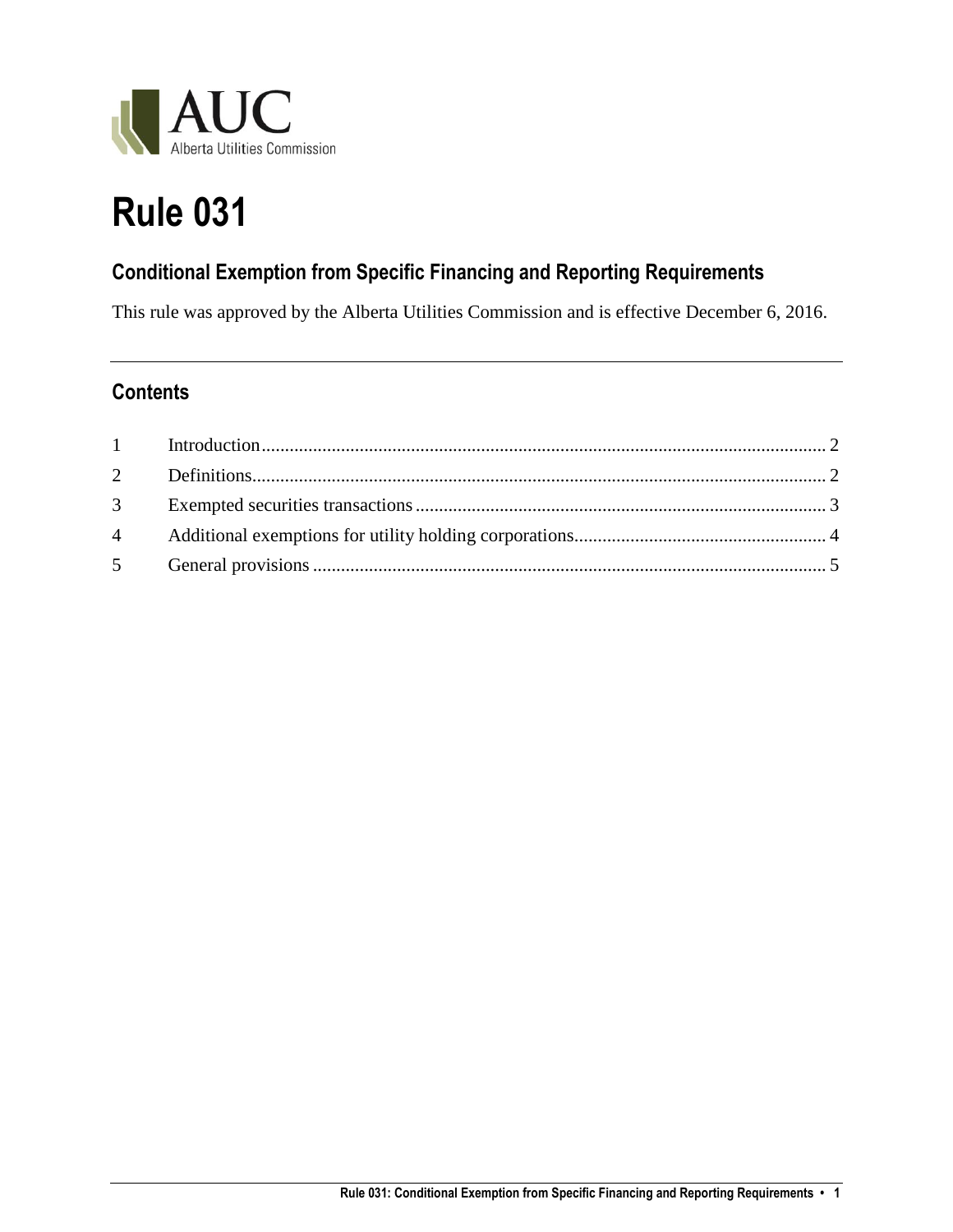#### <span id="page-1-0"></span>**1 Introduction**

This rule governs the application of a conditional exemption from the requirement to seek advance Commission approval for issuances of equities and long-term debt, and an exemption from certain operational reporting requirements, as provided for in Decision 21555-D01-2016.**<sup>1</sup>**

#### <span id="page-1-1"></span>**2 Definitions**

In this rule:

- (a) "Alberta securities laws" has the meaning ascribed to it by section 1(b) of the *Securities Act*, RSA 2000, c. S-4;
- (b) "Commission" means the Alberta Utilities Commission established under section 2 of the *Alberta Utilities Commission Act;*
- (c) "designated owner" means:

(i) an owner of a public utility that is either an electric utility or a gas utility, who is designated under section 1 of the *Public Utilities Designation Regulation* AR 194/2006, as amended from time to time; and

(ii) an owner of gas utility, who is designated under section 2 of the *Gas Utilities Designation Regulation* AR 257/2007, as amended from time to time;

- (d) "electric utility" has the meaning ascribed to it by section 1(1)(o) of the *Electric Utilities Act*;
- (e) "equity and long-term debt approval provisions" means section  $101(2)(a)$  of the *Public Utilities Act,* and section 26(2)(a) of the *Gas Utilities Act,* or both;
- (f) "gas utility" has the meaning ascribed to it by section 1(g) of the *Gas Utilities Act*;
- (g) "owner of a gas utility" has the meaning ascribed to it by section 1(j) of the *Gas Utilities Act*;
- (h) "owner of a public utility" has the meaning ascribed to it by section 1(h) of the *Public Utilities Act*;
- (i) "public utility" has the meaning ascribed to it by section 1(i) of the *Public Utilities Act*;

 $\overline{\phantom{a}}$ **<sup>1</sup>** Decision 21555-D01-2016: Conditional Exemption from Specific Financing and Reporting Requirements, Proceeding 21555, December 6, 2016.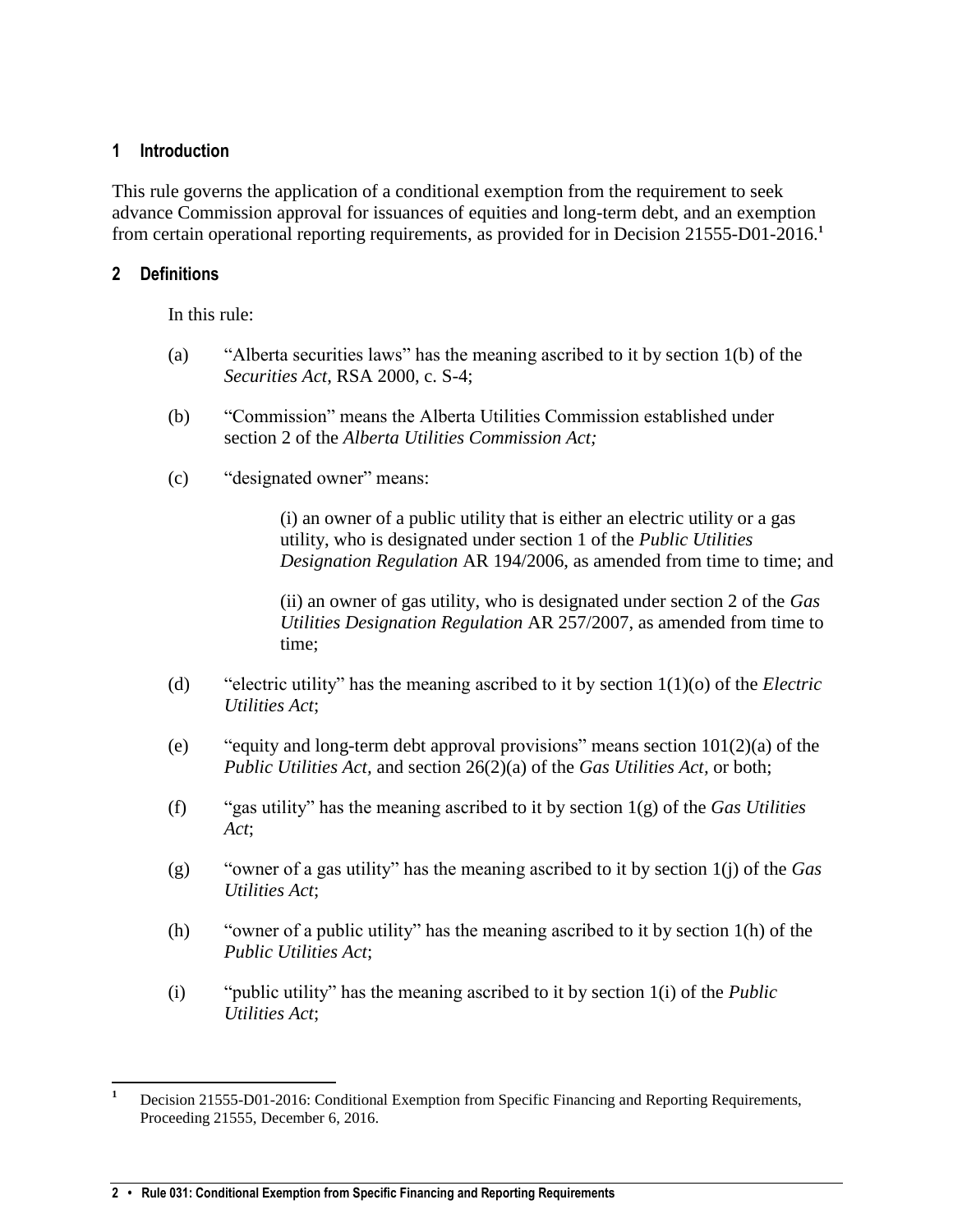- (j) "securities" includes the shares or stock of a designated owner and any evidences of indebtedness of a designated owner, payable in more than one year from the date of debt issuance;
- (k) "utility holding corporation" means a designated owner that directly or indirectly holds securities to which are attached more than 50 per cent of the votes that may be cast to elect directors of an entity that operates a gas utility or an electric utility, but the designated owner does not directly operate the utility itself.

#### <span id="page-2-0"></span>**3 Exempted securities transactions**

- **3.1** Designated owners, other than utility holding corporations, are exempted from the requirement to seek advance Commission approval for an issuance of securities in accordance with the equity and long-term debt approval provisions, provided that:
	- (a) the issuance is denominated in Canadian dollars;
	- (b) the issuance proceeds are to be used solely in connection with the provision of regulated utility services;
	- (c) the issuance does not require utility assets to be pledged as security;
	- (d) the issuance will be completed in accordance with Alberta securities laws and other applicable law;
	- (e) the issuance will not result in a person directly or indirectly holding in the aggregate, securities to which are attached more than 20 per cent of the votes that may be cast to elect directors of the issuing entity, if such a degree of ownership did not exist prior to the issuance; and
	- (f) in the case of a debt issuance, the contractual entitlements of the creditors prior to default, or remedies available to creditors in the event of default, do not include an ability to appoint a chief executive officer, president or equivalent positions, appoint members to the board of directors, or otherwise assume control of the issuing entity, other than through the appointment of a receiver, receiver-manager or trustee in bankruptcy.
- **3.2** Utility holding corporations are exempted from the requirement to seek advance Commission approval for an issuance of securities in accordance with the equity and long-term debt approval provisions, provided that:
	- (a) the issuance is denominated in Canadian dollars;
	- (b) the issuance does not require utility assets to be pledged as security;
	- (c) the issuance does not require the shares of a designated owner to be pledged as security;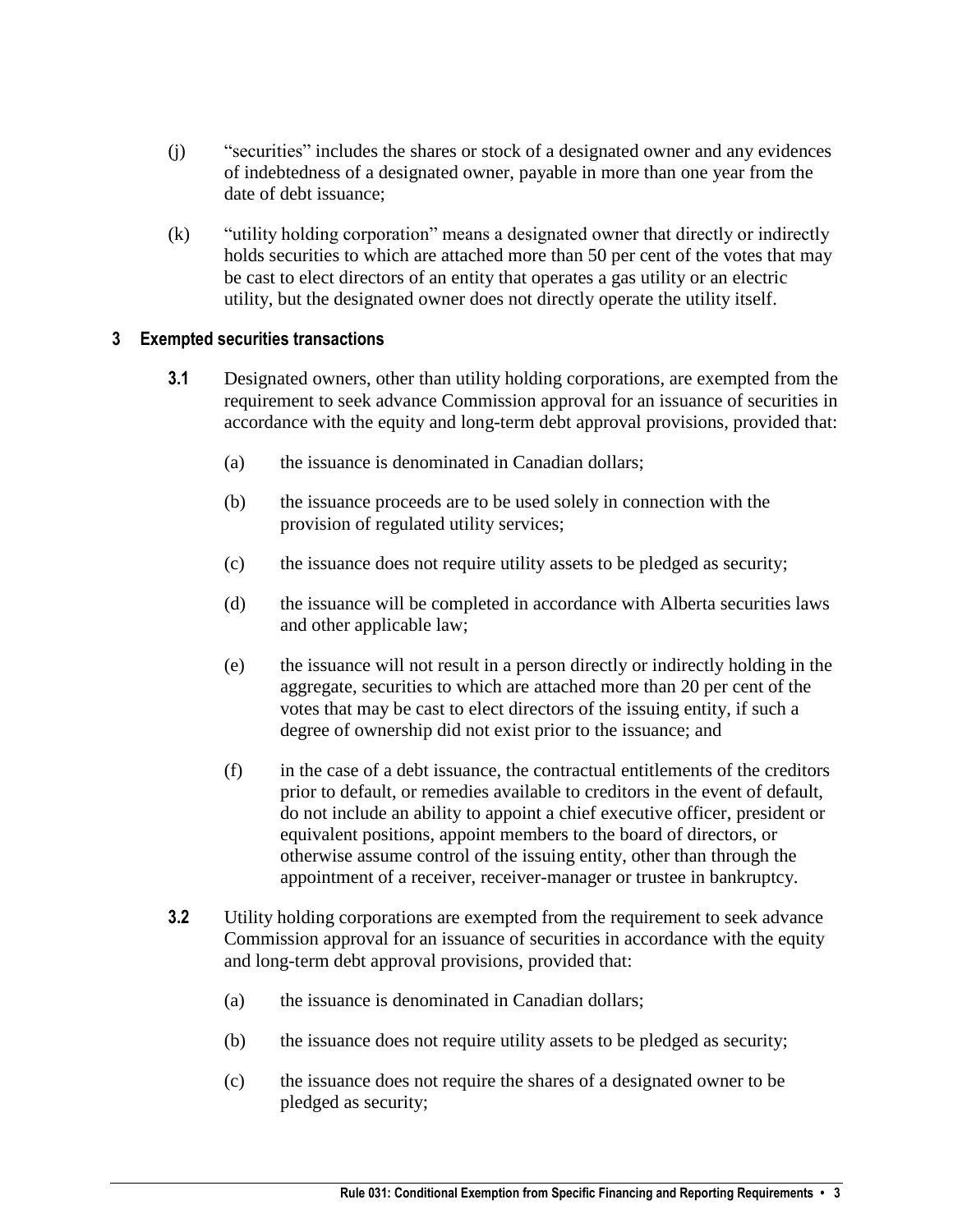- (d) the issuance will be completed in accordance with Alberta securities laws and other applicable law;
- (e) in the case of a share issuance, the issuance will not result in a person directly or indirectly holding in the aggregate, securities to which are attached more than 50 per cent of the votes that may be cast to elect directors of the issuing entity, if such a degree of ownership did not exist prior to the issuance; and
- (f) in the case of a debt issuance, the contractual entitlements of the creditors prior to default, or remedies available to creditors in the event of default, do not include an ability to appoint a chief executive officer, president or equivalent positions, appoint members to the board of directors, or otherwise assume control of the issuing entity, other than through the appointment of a receiver, receiver-manager or trustee in bankruptcy.
- **3.3** Designated owners that are exempted from application of the equity and longterm debt approval provisions may complete issuances of securities without further notice to the Commission.
- **3.4** If an issuance does not qualify for exemption under this rule, the designated owner must seek advance Commission approval for the issuance by way of a formal application filed in accordance with Rule 001: *Rules of Practice*.

#### <span id="page-3-0"></span>**4 Additional exemptions for utility holding corporations**

- **4.1** In addition to the exemptions provided in Section 3.2, utility holding corporations are exempted from application of the following provisions of the *Gas Utilities Act*, the *Public Utilities Act* and the *Electric Utilities Act* which would otherwise impose continuing obligations on utility holding corporations to file rate schedules with the Commission, maintain books and records in accordance with the Commission's uniform system of accounts, periodically file detailed reports of operations and finances with the Commission, maintain depreciation, amortization or depletion accounts in a manner prescribed by the Commission, and seek Commission approval for rate changes:
	- (a) sections 35(a), 35(c), 35(d) 35(e) and 44 of the *Gas Utilities Act*;
	- (b) sections 88(a), 88(c), 88(d), 88(e) and 103 of the *Public Utilities Act;* and
	- (c) sections 118(1)(a), 118(1)(b) and 118(1)(c) of the *Electric Utilities Act*.